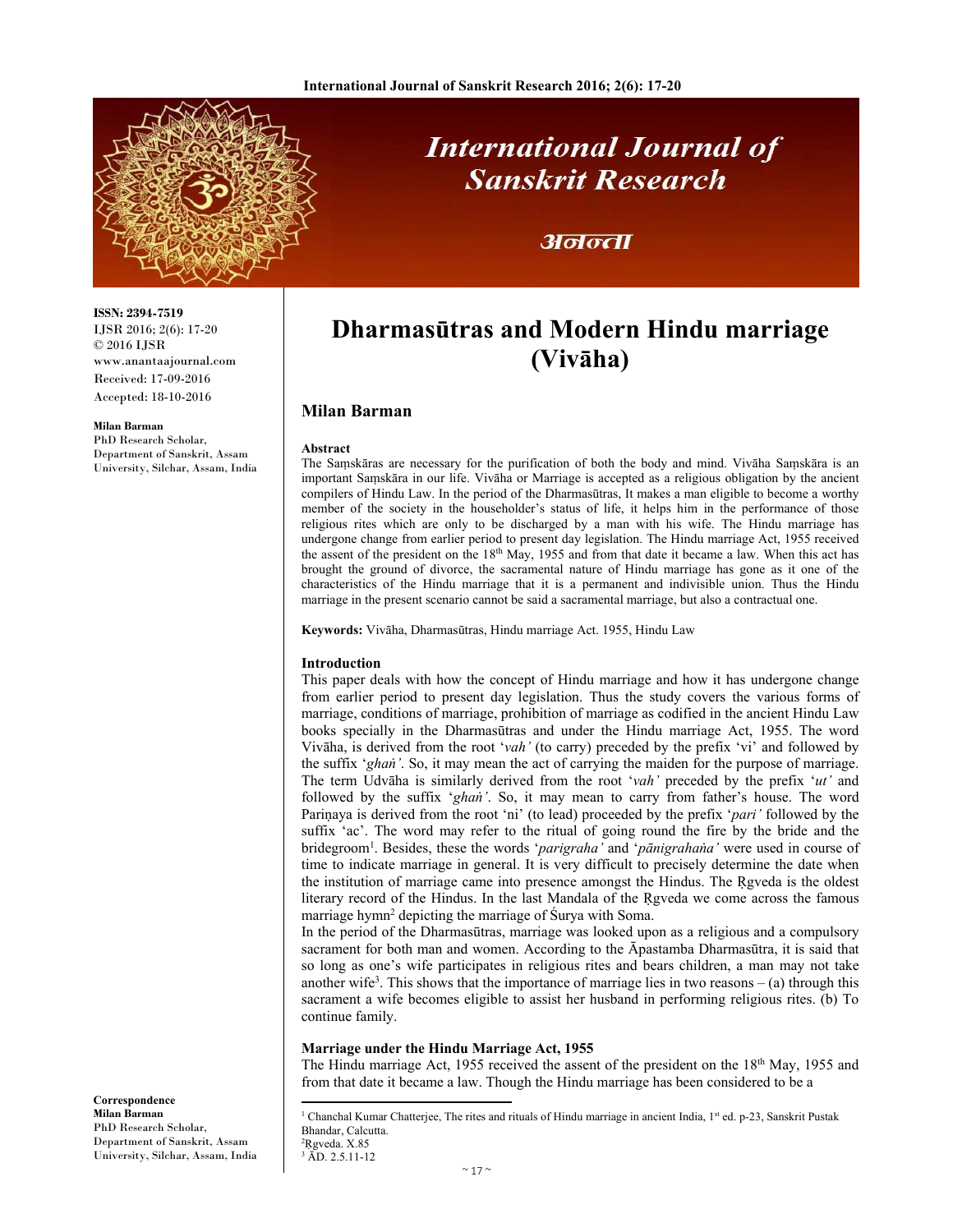sacrament, but the sacrament character of Hindu marriage has undergone a change with the passing of the Hindu Marriage Act, 1955. When this act has brought the ground of divorce, the sacramental nature of Hindu marriage has gone as it one of the characteristics of the Hindu marriage that it is a permanent and indivisible union. Thus the Hindu marriage in the present scenario cannot be said a sacramental marriage, but also a contractual one. It is both sacramental as well as contractual in nature.4

#### **Types of Marriage**

The Dharmasūtras are mentioned eight types of marriage. These are – i) Brāhma, ii) Prajāpatya, iii) Ārsha, iv) Daiva, v) Gāndharva, vi) Āsura vii) Rāksasa and viii) Paisāca.

But in the Āpastamba Dharmasūtra, only six types of marriage are mentioned excluding Prajāpatya and Paisāca types of marriage. Boudhāyana and Goutama both are mentioned all these types of marriage. Again in the Vasiṣṭha mentioned about six types of marriage – i) Brahma, ii) Arsha, iii) Daiva, iv) Gandharva, v) Ksatriya and vi) Human.<sup>5</sup> Here we get two more types marriage, but Ksatriya from of marriage can be categorized under the Rāksasa of marriage. Again Human marriage also can be categorized under the Āsura form of marriage since both of these convey the same features. Thus, there are altogether eight types of marriage as codified in the different Dharmasūtras. These types of marriage were formed on the basis of the extinction of the dominion of the father over his daughter.

It therefore appears appropriate to accept the eight types of marriage. The other two forms Ksatriya and Human types of marriage mentioned by Vasiṣṭha get assimilated in these eight types.

- **1. Brahma Vivāha:** according to Āpastamba Dharmasūtra, in this type of vivāha, the gift of daughter by her father takes place after having enquired regarding (the bridegroom's) family, character, learning and health and after having given (to the bride) ornaments according to his power.<sup>6</sup> Again according to Boudhāyana, when a girl is given to a Vedic student who requests her, after inquiring into his learning and character, it is a Brahma Vivāha.<sup>7</sup>
- **2. Ārsha Vivāha:** when the father gives away his daughter according to the rule, after receiving from the bridegroom, a cow and a bull, for the fulfilment of the sacred law that is named as the Ārsha Vivāha.<sup>8</sup>
- **3. Daiva Vivāha:** The gift of daughter to the officiating priest during the course of a sacrifice, they call it Daiva Vivāha.<sup>9</sup>According to Govindaswami, the commentator of the Boudhāyana Dharmasūtra, the damsel is given as a part of the sacrificial fee to the priest. Govinda adds that

 4 Sukhdev Singh- Hindu Law of Marriage and Divorce, p-6, University Law Publishing Co. Pvt. Ltd., New Delhi.

<sup>5</sup> BD.1.29, 'ब्राहमो दैव आर्षो गान्धवे क्षात्रो मानुषश्चेति..'

' ĀD.2.5.11.17,-ब्राहमे विवाहे बन्धुशीललक्षणसपन्नश्रुतारोग्याणि बुध्वा प्रजां सहत्वकर्मभ्यः प्रतिपादयेच्छक्तिबिषयेणा....

the recipient has to accept the gift with the six mantras  $\lq$ 'प्रजापतिस्तियां यज्ञः' $^{10}$ 

- **4. Prajāpatya Vivāha:** The gift of daughter by her father after he has addressed the couple with the text "May both of you perform together your duties" and has shown honour to the bridegroom is called the Prajāpatya Vivāha.<sup>11</sup>
- **5. Āsura Vivāha:** when the groom gives a bride-price to the best of his ability and then marries the girl, it is Āsura Vivāha.12 The acceptance of some consideration by the father for giving the girl in marriage has made this form as an unapproved one.
- **6. Gandharva Vivāha:** when a couple in love engages in sexual intercourse, it is Gandharva Vivāha. In this type of Vivāha, union of the lover and beloved is made by mutual consent, without informing the guardians.<sup>13</sup>
- **7. Rāksasa Vivāha:** when a group of men violently overcomes the girl's guardians and carries her away, it is Rāksasa Vivāha.<sup>14</sup>
- **8. Paisāca Vivāha:** when a man has intercourse with a girl who is asleep, intoxicated or insane, it is a Paisāca Vivāha. <sup>15</sup> This type of marriage was the most reprehensible one because of its cruel nature.

#### **Type of Marriage in Modern Hindu Law**

The Hindu marriage Act, 1955, does not prescribe any type of marriage. Any form of marriage that is performed in accordance with *Shāstric* rites and ceremonies or in customary ceremonies prevalent in the community to which the bride or the bridegroom belongs is termed as a Hindu Marriage.16 But this does not mean that the marriage cannot now take place in any one of the aforesaid types of marriage. In Hindu society, there are mainly two types of marriage – arranged marriage and love marriage. An arranged marriage may be either in the Brahma type or Ārsha Vivāha. While on the other hand, love marriage i.e., Gandharva type of Vivāha is becoming more popular among the present generation.

#### **Condition of a Hindu Marriage**

Under old Hindu Law, the following conditions were required for a valid marriage, these are –

1. Parties are not within the prohibited relationship i.e., not of the same *gotra* or *pravara*. <sup>17</sup> Gautama also in his Dharmasūtra prohibited the marriage between the persons of the same *pravara*. <sup>18</sup> The Boudhāyana Dharmasūtra sasy – if a person unintentionally marriage a female who belongs to his own family (*gotra*), he shall support her, treating her like his mother. And if such a woman has

 10 BD.1.11.20.5 commentary of Govindaswami.

 $^7$ BD.1.11.20.2 and GD.1.4.4, -श्रुतिशीले विज्ञाय ब्रहमचारिणेथिने कन्या

दीयते स ब्राéमः

<sup>ै</sup> आर्षै दुहितृमते मिथुनौ गावौ देयौ- ĀD.2.5.11.18, BD.1.12.20.4, GD.1.4.6 and Manu.III.29

<sup>&</sup>lt;sup>9</sup> ĀD.2.5.11.19, -दैवे यज्ञतन्त्र ऋत्विजे प्रतिपादयेत्

 $11$  आच्छाद्यालङ्कृत्यै षा सहधर्म चर्यता मिति प्राजापत्य-BD.1.11.20.3, GD.1.4.7, Manu.III.30

<sup>12</sup> शक्तिविषयेण द्रव्याणि दत्वावहेरन स आसुरः,-ĀD.2.5.12.1,

BD.1.11.20.7, GD.1.4.9 and Manu.III.31

<sup>&</sup>lt;sup>13</sup> मिथः कामात्सांवर्तते स गान्धर्वः,- AD.2.5.11.20, BD.1.11.20.6, GD.1.4.8 and Manu.III.32

<sup>&#</sup>x27;<del>'</del> दुहितृमतः प्रोथयित्वावहेरन् स राक्षस,- ĀD.2.5.12, BD.1.11.20.8, GD.1.4.10

 $15$  सुप्तां मत्तां प्रमत्ता वोपयच्छेदिति पैशाचः-BD.1.11.20.9

<sup>&</sup>lt;sup>16</sup> Paras Diwan, Modern Hindu Laws, p-86, Allahabad Law Agency, Faridabad

 $^{17}$  सगोत्राय दुहितरं न प्रयच्छेत्- ĀD.2.11.15

 $18$  असमानप्रवरैर्विवाहः-  $GD.1.4.2$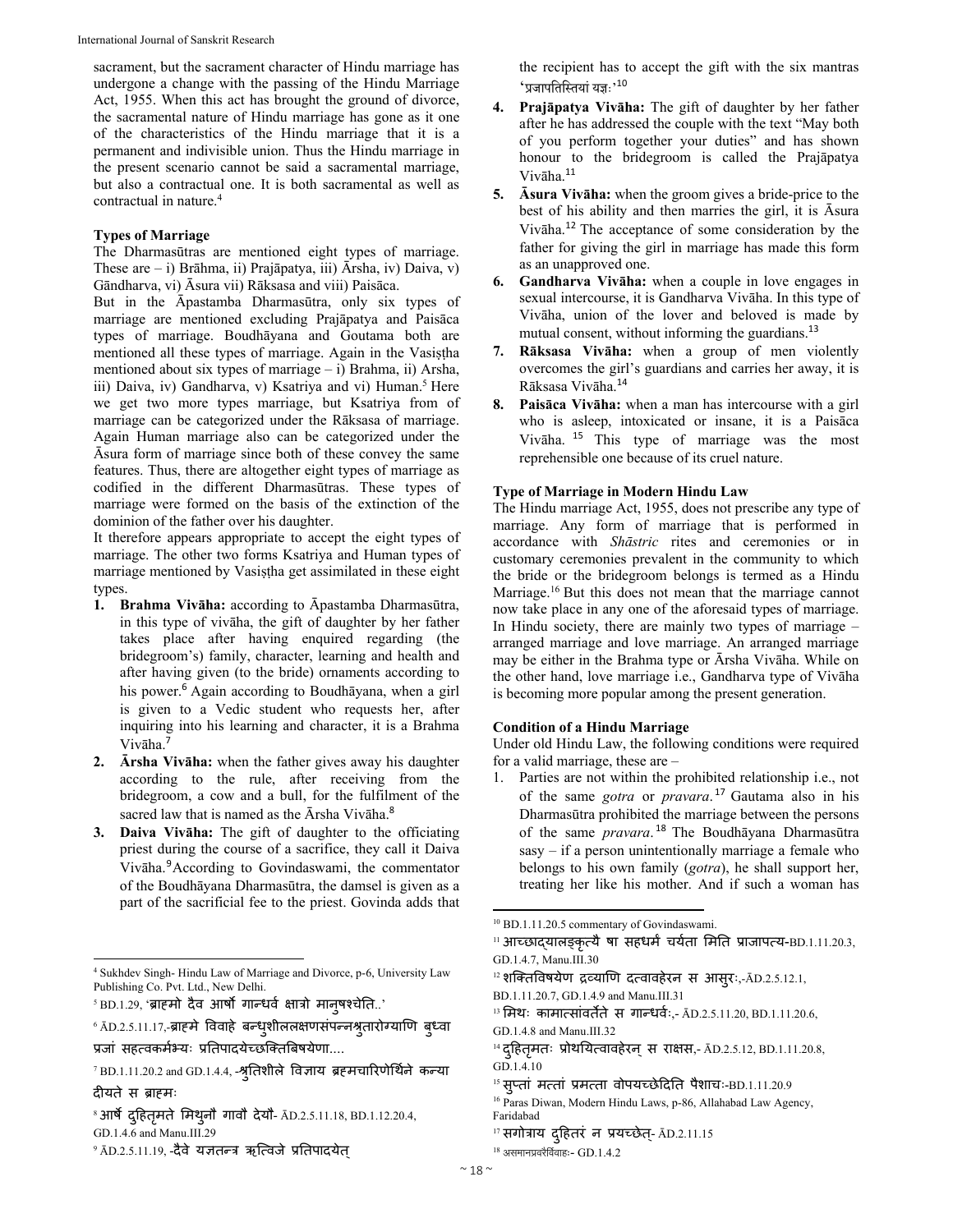borne a child, he shall perform the arduous penance.<sup>19</sup> Generally the people related to each other within the seven degree on the father's side and within five degrees on the mother's side are called '*Sapindas'*. According to Āpastamba Dharmasūtra, one should not give his daughter to a man who is related on the mother's or the father's side.<sup>20</sup> Gautama is also against the marriage of the same *pravara*. According to him, the girl should be given to a person who is not related within six degrees on the father's side nor within four degrees on the mother's side. $21$ 

- 2. Proper performance of ceremonies of marriage.
- 3. The parties should belong to the same caste. $22$

Under section 5 of the Hindu Marriage Act 1955, as well as the Dharmasūtras prohibit the marriage between the parties of *Sapindas*. But according to the Dharmasūtras, *Sapinda* relationship extends up to seven degrees on the father's side and five degrees on the mother's side. According to section 3 (f) of the Hindu Marriage Act 1955, the extension of the *Sapinda* relationship lowered down to limits to five degrees on the father's side and three degree on the mother's side unless the custom or usage governing each of them permits of a marriage between the two.23

#### **Age of Marriage under Hindu Law**

The seers of Dharmasūtras did not prescribe any specific age for marriage. There was no specific age of marriage for male. Generally they entered into married life after the Brahmacharya period. Originally, this is at te completion of 25 years. This naturally meant that the bridegroom should be a major. Regarding the age of marriage for girls different opinions were prescribed. According to Gautama, a girl should be given in marriage before she attains the age of puberty.24 Vasiṣṭha prescribed that a father should give his daughter in marriage while she still runs about naked, for if she stays in the home after the age of puberty, sin falls of the father. From this view of Vasistha<sup>25</sup>, it is clear that he is also a supporter of the marriage of girl should be performed before puberty. The Boudhāyana Dharmasūtra<sup>26</sup> also supported the view that the girls should be given in marriage before puberty. According to educational psychology, adolescence is most critical period of individual development which begins from 12-13 years and ends at 18-19 yrs. It is characterized by the 'change' in psychological, sociological and physiological aspects of individuals. 27 So, the Dharmasūtrakāras are supporter of the marriage of girls before puberty means before the age of 12 or 13. Though, it may be noted that the start of adolescence may differ in various climates. Generally, the mentioned period is the most accepted period of adolescence.

 $^{19}$  बिभृयात्सगोत्रां चेदमर्त्यापयच्छेन्मातृवेदनां ।प्रजाता चेत्कृच्छ..........BD.2.1.1.38

 $^{22}$  सवणोपूर्वशास्त्रविहितायां........ $\rm \bar{A}D.2.6.1$ , गृहस्थ सहशी भायो

विन्दे $\dots$ GD.1.4.1

27 S.P.Kulashresth,- Educational Psychology, p-67, R. Lall Book Depot. Meerat, 2004

While, in section 5(iii) of the Hindu Marriage Act, 1955, the minimum age at the time of marriage for girl is 18 and 21 for a boy.

#### **Dharmasūtras and Modern Hindu Marriage**

Some influences of the Dharmasūtras on marriage got reflected in the Modern Hindu Marriage system under legislative enactments in the modified form. For the establishment of this view, some of the points are elaborated below –

- 1. The Dharmasūtras prohibited the '*sapinda* relationship' which extends up-to seven degrees on the mother's side. On the other hand, the Hindu marriage Act, 1955 is also against the marriages between parties of '*sapinda'*. But according to section 3(f) of the Hindu marriage Act, 1955 the extension of the 'sapinda relationship' lowered down to the limits to five degrees on the father's side and three degrees on the mother's side.
- 2. According to the Dharmasūtras, proper performance of ceremonies of marriage is a condition for a valid marriage. Section 7 of the Hindu marriage Act, 1955 describes the

ceremonies of marriage. The performance of rites and ceremonies according to religious belief (e.g. saptapadi) or according to custom or usage has been preserved by the Hindu marriage Act, 1955.

- 3. Āpastamba said if one's wife is not able to bear a child, on that ground he is allowed to remarry. Similarly we see under sub-clause (b) of the Hindu Marriage Amendment Act, 1977, which is the reframed form of the earlier, section 5 (ii) of the Hindu Marriage Act, 1955.<sup>28</sup>
- 4. Ancient Indian law codes have strongly opposed the extra-marital relationship. Different types of penalties of were prescribed by the ancient low compilers for the offence of adultery.

The Hindu marriage Act, 1955, is also against the offence of adultery. Under section 13 (1) (i) of the Hindu marriage Act, 1955, a woman can file a petition for divorce on the ground of adultery.

Though the *Sutric* law does not provide any specify age for marriage. There is an injunction for men that they should marry on the completion of *Brahmacharya*. Originally, this is the completion of 25 years. This naturally meant that the bridegroom should be a major. Under the section 5(iii) of the Hindu marriage Act, 1955 the minimum age at the time of marriage for girl is 18 and 21 for a boy. Here the matured age of the bridegroom seems to be suggested from the ancient law codes.

#### **Conclusions**

Under old Hindu Law Codes, the conditions required for a valid marriage were strict and elaborate. With the advent of the British rule, the ancient sources of Hindu Law began to be modified by judicial decisions and legislative enactments. To some extents, these are the modified forms of the ancient principles or codes those were prescribed in the ancient Hindu law books by the ancient Hindu law compilers. These law codes are the précised, modified and expanded forms of the ancient seers. Though of course, later additions were also made. Lastly we may conclude that the some ideas of the

 $^{20}$  मातृश्व योनिसंबन्धेभ्यः – $\bar{\text{A}}\text{D}.2.11.16$ 

 $^{21}$  ऊर्ध्वं सप्तमात्पितृबन्धुभ्यो बीजिनश्च मातृबन्धुभ्यः पञ्चमात्, - $\operatorname{GD}.1.4.3$ 

<sup>&</sup>lt;sup>23</sup> Sukhdev Singh- Hindu Law of Marriage and Divorce, p-38, University Law Publishing Co. Pvt. Ltd., New Delhi.

 $24$  प्रदानों प्राग्नितो,-GD.2.9.21

<sup>25</sup> VD.17.70  $^{\rm 26}$  BD.4.1.11

  $28$  Under sub-clause (b) – Though capable of giving a valid consent, has been suffering from mental disorded of such a kind (or) to such an extent as to be unfit for marriage and the procreation of children. Then it would be a voidable marriage.